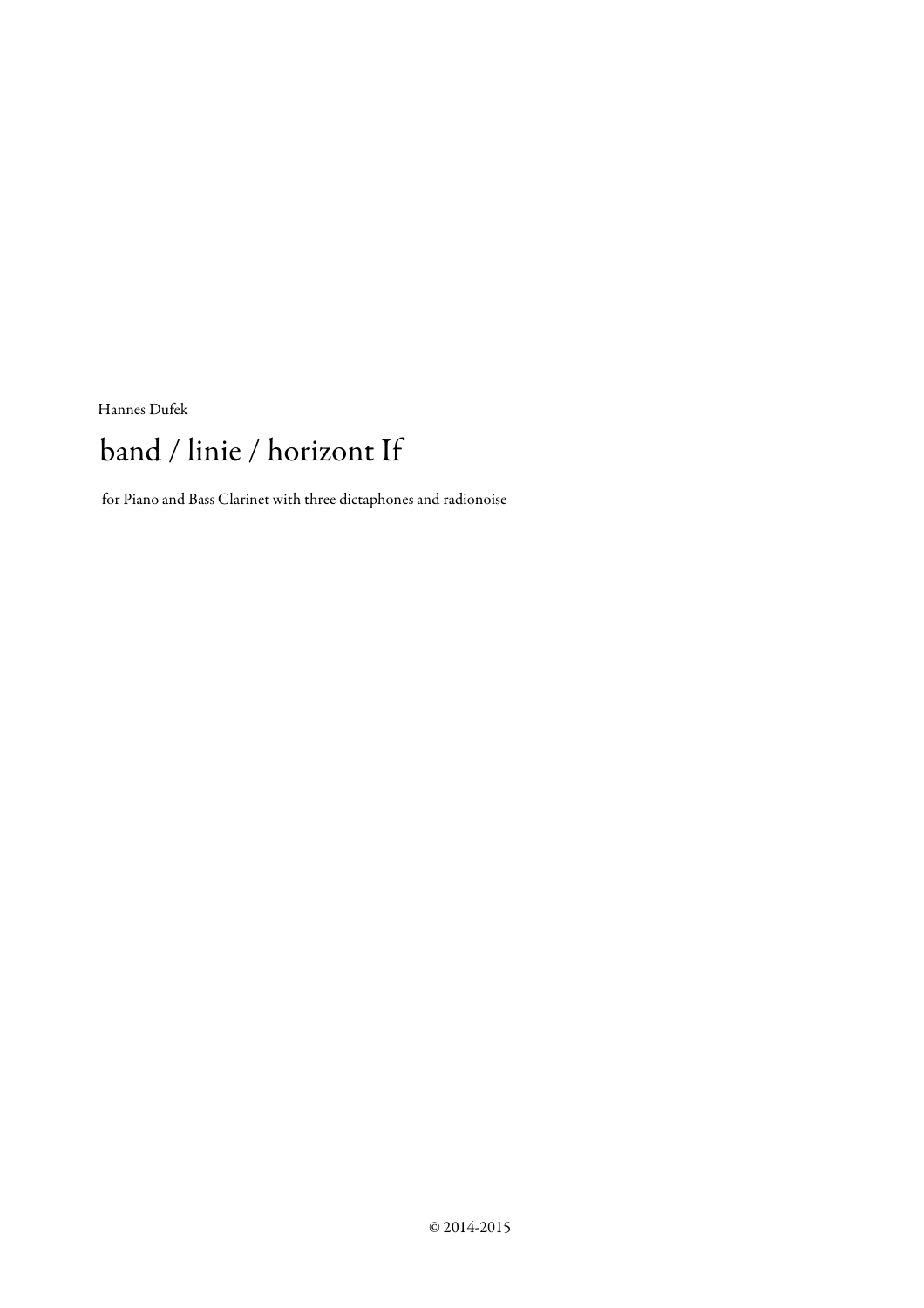The original version (band / linie / horizont I) of this piece received generous funding by the



for which I am very grateful.

Among many, this original piece is dedicated especially to my father.

 Even if it is unclear to me how this happened, I know nonetheless that it was through and with him that I received an invaluable and irreplacable view on all things.

 The version If, I dedicate to Theresia Schmidinger and Frederik Neyrinck, my dear friends and colleagues, who will be the first to ever play this version.

 The score on hand delivers the version If and (as an annex) the the original version. There are three derivative forms (Ib, Ic, Id). for piano or piano, dictaphones and radionoise. A fourth derivative form (Ie) can be achieved by combining Ib with either Ic or Id, as they are only slightly shortened forms of I.

> In the original version as well as in all its derivatives, a certain amount of improvisation and choice is possible and welcome.

- All existing things are in their own nature a mirror image. They are pure in their emptiness, sound in their own nature, devoid of duality and identical with their suchness. -

(- Alle existierenden Dinge sind ihrer Eigennatur nach ein Spiegelbild. Sie sind in ihrer Leerheit rein, ihrer Eigennatur nach heil, frei von Dualität und mit ihrer Soheit identisch. - ) (Nagarjuna, 19 verses about the Mahayana)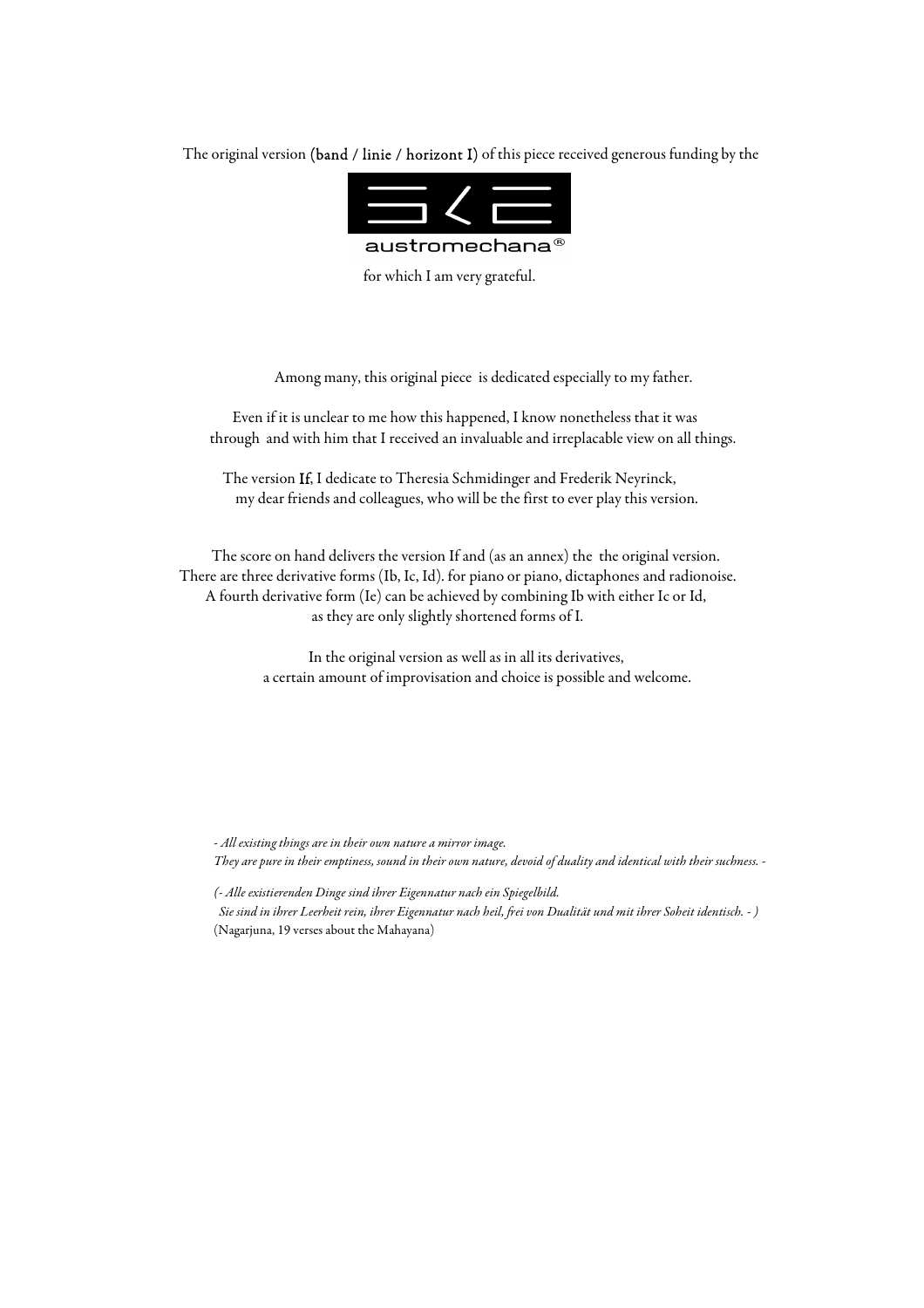## Guidelines for version If

#### The dictaphones

On dictaphone 1, record yourself talking, laughing, making jokes etc. during the rehearsal phase (or in the time-span before a given concert) interspersed with some parts of your choice from the text. You may also incorporate your own text (as in the Voice part, too). The order of this recorded material is not important, but the percentage of rehearsal/pre-concert recordings and text should roughly be 65:35%, and the changes of material should not occur too rapidly.

On dictaphones 2 and 3, pre-record the piece (original version, band/linie/horizont I). Depending on your choice, you can either record the same interpretation on both dictaphones simultaneously, adding only minimal latencies because of the impossibility of starting all three machines at once, or you can record two different interpretations. These can vary in tempo, but can also be two different attempts at the same tempo mark. Of course, this first choice exerts a huge influence on the later result of version If as hugely varying tempo curves in the dictaphones lead to entirely different overlays of the pieces than otherwise, etc.

Place the dictaphones on the piano's console or somewhere well reachable. The coordination is much more important than the machines's ability to project. The volume of the dictaphones (as well as the initial recording level) should not be too high, try to avoid distortion. However, the piano should not be much louder than the dictaphones - a more or less equal level, if a little less in the dictaphones, should work best. The dictaphones may or may not be set to the beginning of the recording - in order to create a much more unforeseeable outcome, just start somewhere in the middle. If you wish for a more "fugue-esque" result, setting the recording in all three dictaphones to the starting point is advised. Feel free to experiment with the result, even play with the dictaphones and the recording on it. Only do not rewind completely during the performance.

## The radionoise

Regarding the radionoise, a radio machine capable of transmitting medium or long waves (MW/LW) will provide the most interesting noise results (as there is much more coloured static or interference availabe). Place it somewhere between the clarinet and the piano, so as to well enable you to realise all necessary movements. Frequency shifts can either be random movements of the tuning wheel, but returning to the initially chosen frequency, or they can actually lead to a different frequency, creating a very different noise texture. The noise itself should be quite dense initially, there could be some interference, some low drone, etc..experiment with the device in the hall you are playing in, and shift and turn a little directly before the performance, as the panorama of available frequencies varies greatly with locations and times. If you should find yourself unable to locate interesting interference frequencies, simply set the machine to a spot where it only receives white noise.

Generally, consider the notation of dictaphone entries and (to some extent) radio actions as more or less a framework. Do not feel obliged to follow it completely - focus on the breath of the interpretation, on time.

#### Bass clarinet dynamics and pitch

As you will immediately notice, the piece is written for bass clarinet, but mostly in a considerably high register with considerably. low dynamics. The bass clarinet has been chosen for this piece because its denser, broader tone even in such registers, compared to a soprano clarinet, and the better suitability such a tone provides for the beating interferences/beating waves applied in this piece. The low dynamics, however, are still more important, so in case the dynamics should seem impossible with the bass clarinet, a rendition of the piece with a soprano clarinet is possible by transposing the given notes one octave down. Bearing in mind the initial reason for the use of the bass clarinet and the sounding image sought for, that is. In case the clarinet is used, one needs to change to bass clarinet on page 9.

#### The text / The voice part

Included in this score, you will find a document with 2 A4 pages of text, organised in four paragraphs. I-IV. The separate paragraphs speak about very different issues, and they are not in consequent prose, but rather a collection of fragments. These paragraphs are marked in the score with I, II, III, IV, but there is also V, which stands for the possibility of including your own text.

Basically, the way to work with this text in the piece is to read it quietly, or mumble it, or whisper it.

While doing so,you may always jump inside the paragraph you are currently reading. The idea is not so much to transmit all the semantic or informational values in the text, but rather, for one thing, to provide an additional sound layer, and for another, to transmit some semantic or informational value, or, rather, the semantic value of a semantic potential, the idea of text and the transfer of information and semantic values. Much the same as in dictaphone 1, where we will sometimes hear voices, laughter, a conversation, or parts of said text, it is not important that we receive all the (or any) factual information. It is more of a constant reminder of the world's existence (outside of art) and the necessity to live in and deal with the world, its people, its situations, its beauty and its ugliness and so forth.

#### Repeats and choices

The repeats are meant "inclusively", meaning to say that "Repeat 3x" means: play three times in total, not play once, then repeat three times, leading us to four times in total. You can choose sometimes how many repeats you wish to play.

In the clarinet part, the notation sometimes indicates reading from the text, manipulating the radio and/or playing the clarinet simultaneously. This, of course, is impossible and is meant as choices you can make. It is entirely possible to read at all the indicated marks and not play too many clarinet notes. Depending on your interpretation, the piece at hand provides a lot of equally valid versions of itself.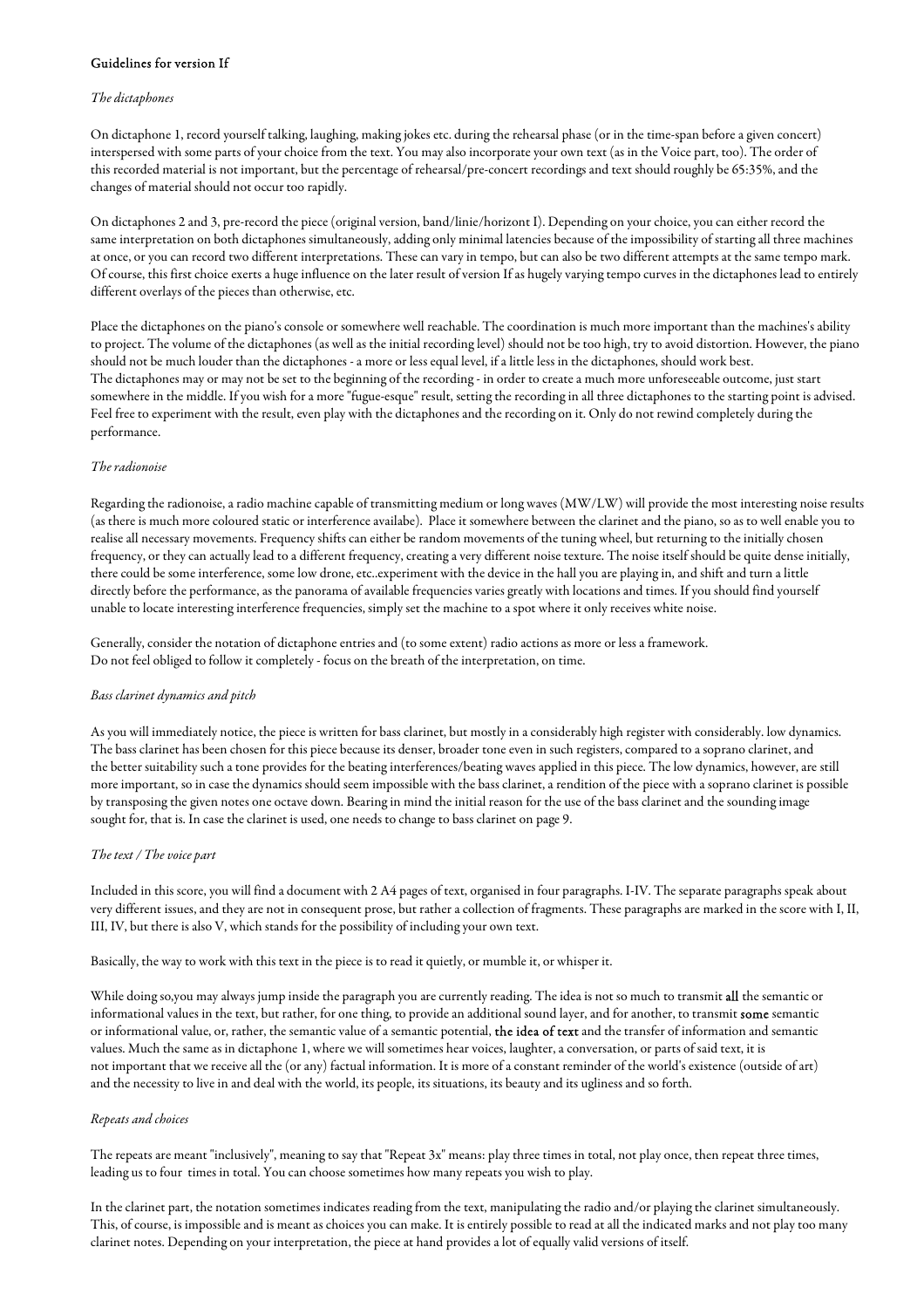# band / linie / horizont If



© 2014-2015 Hannes Dufek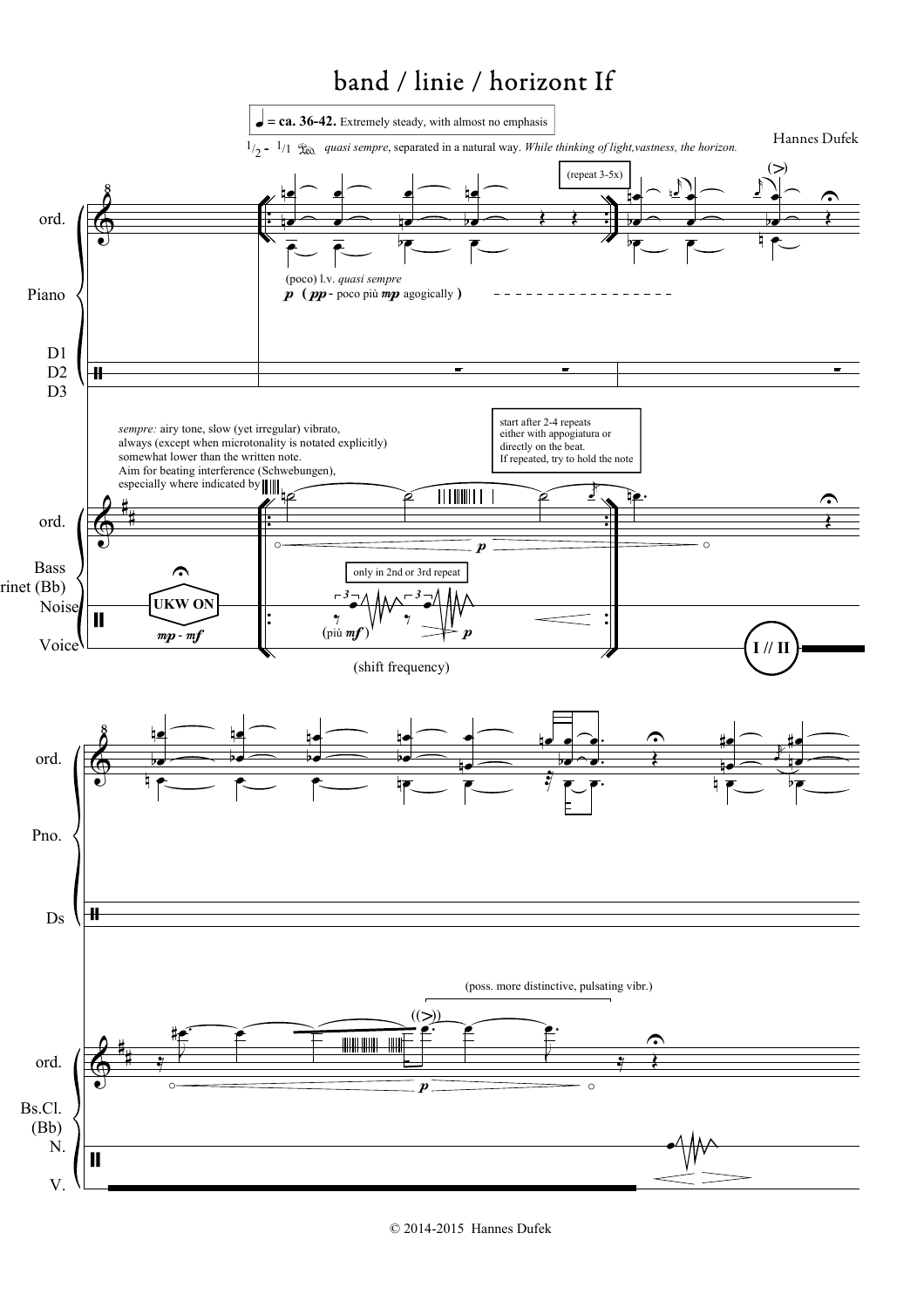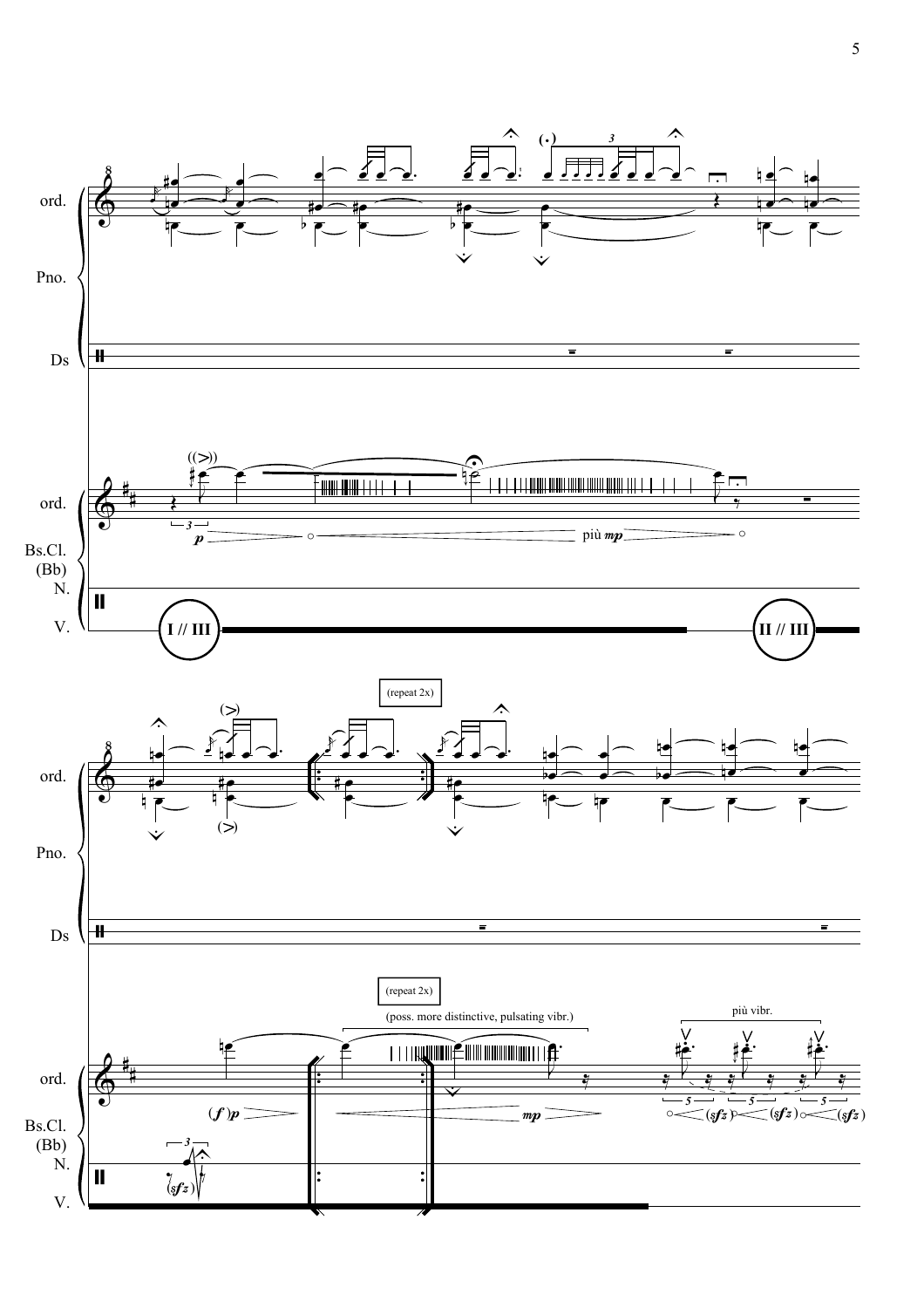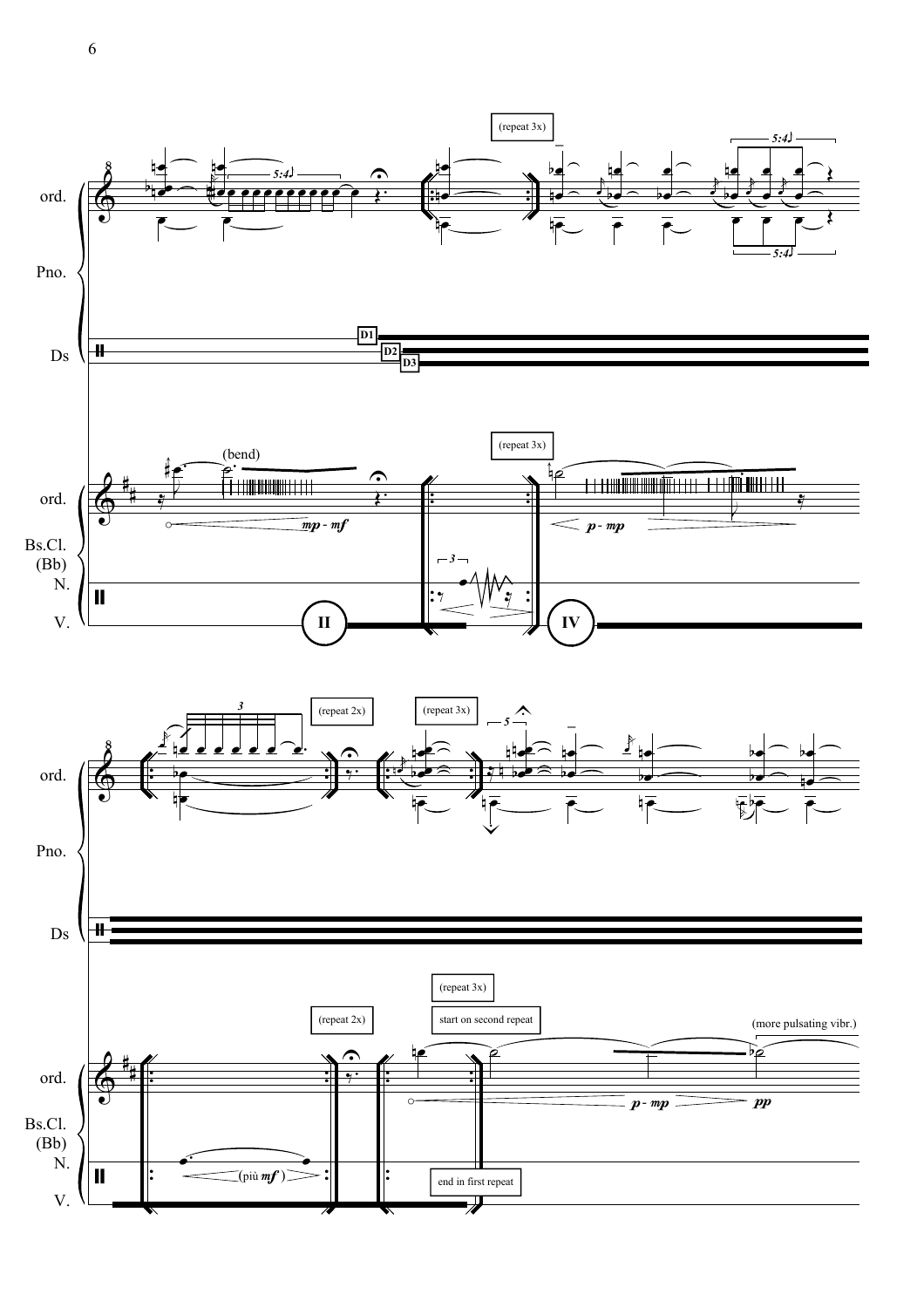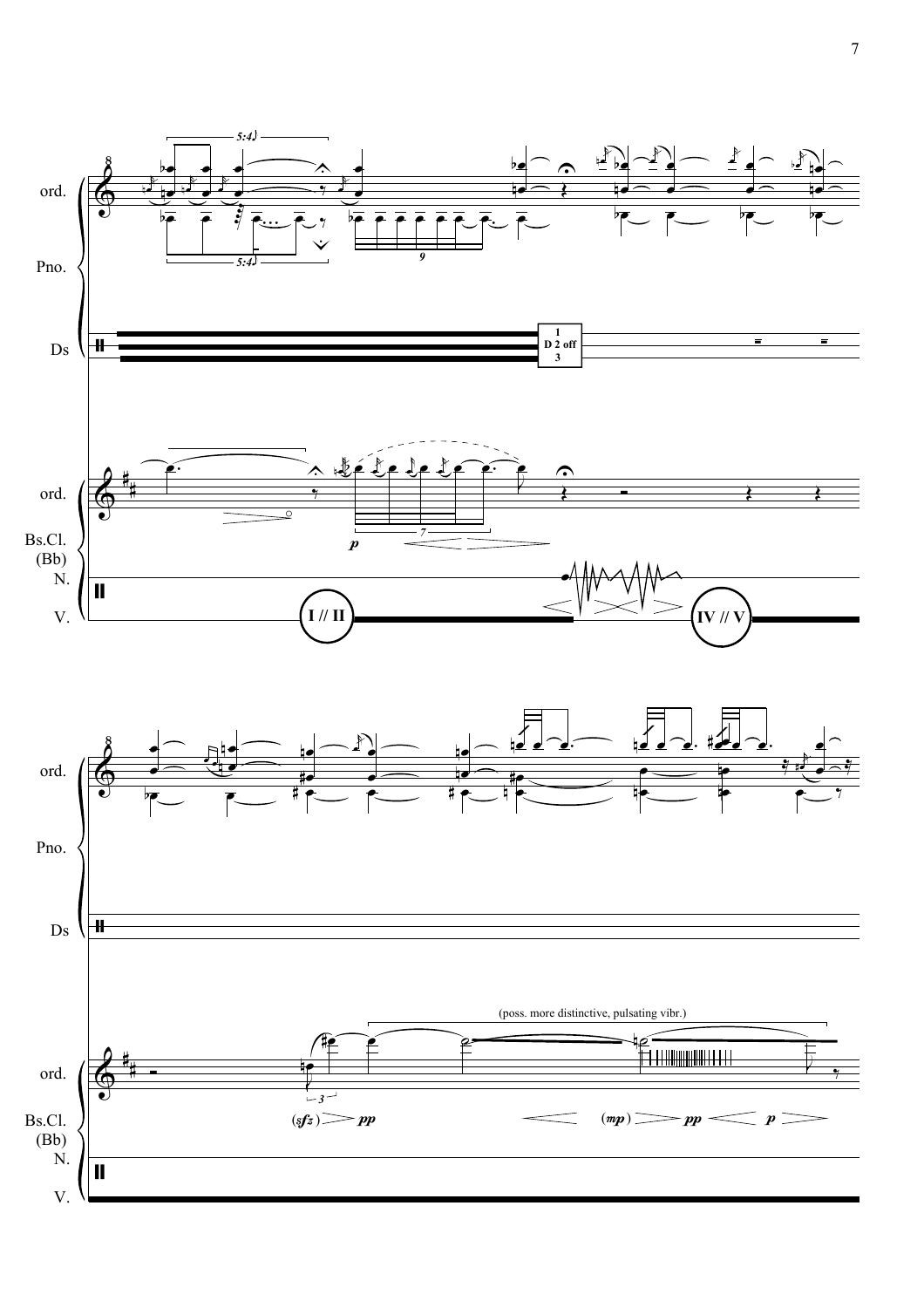





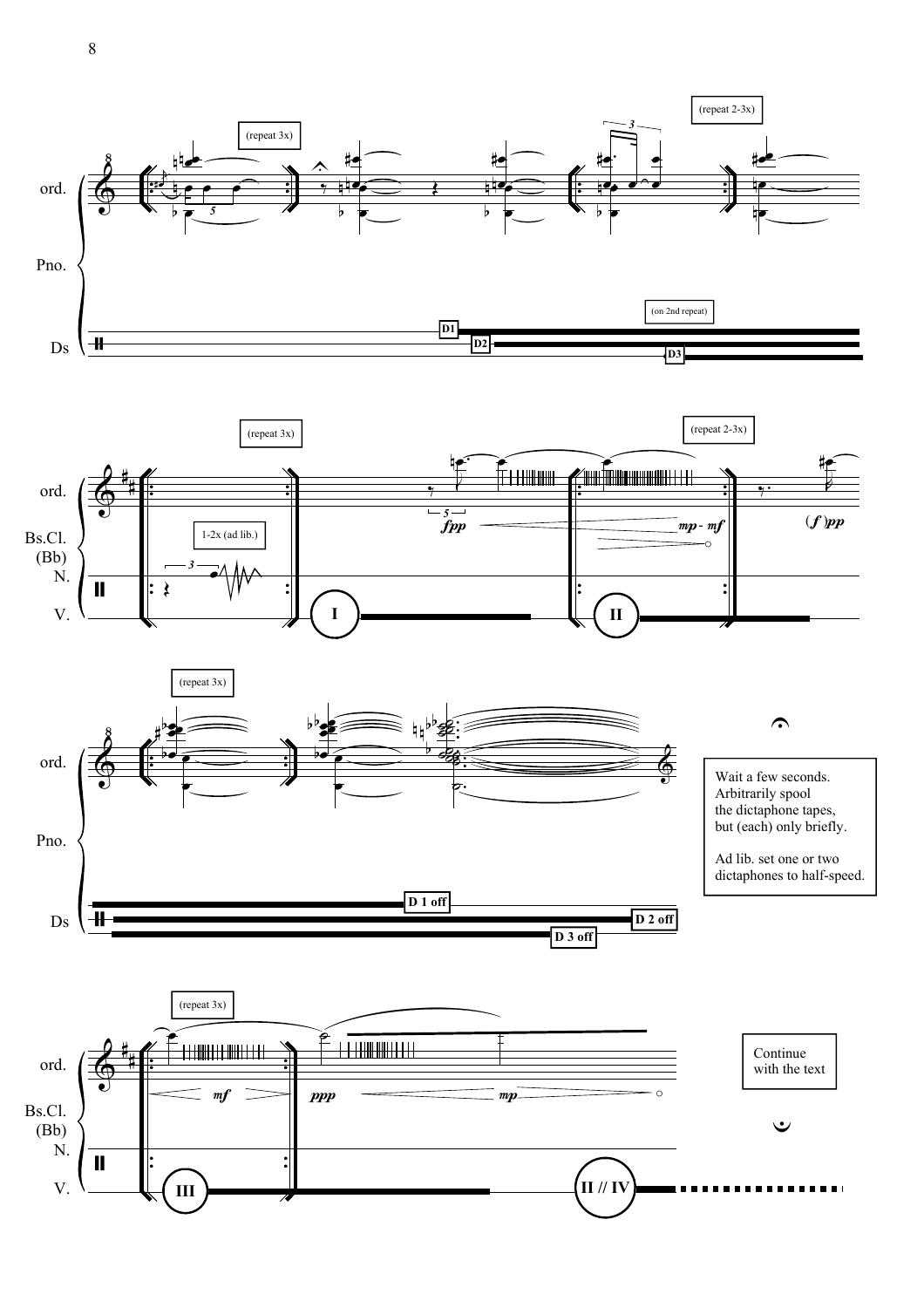

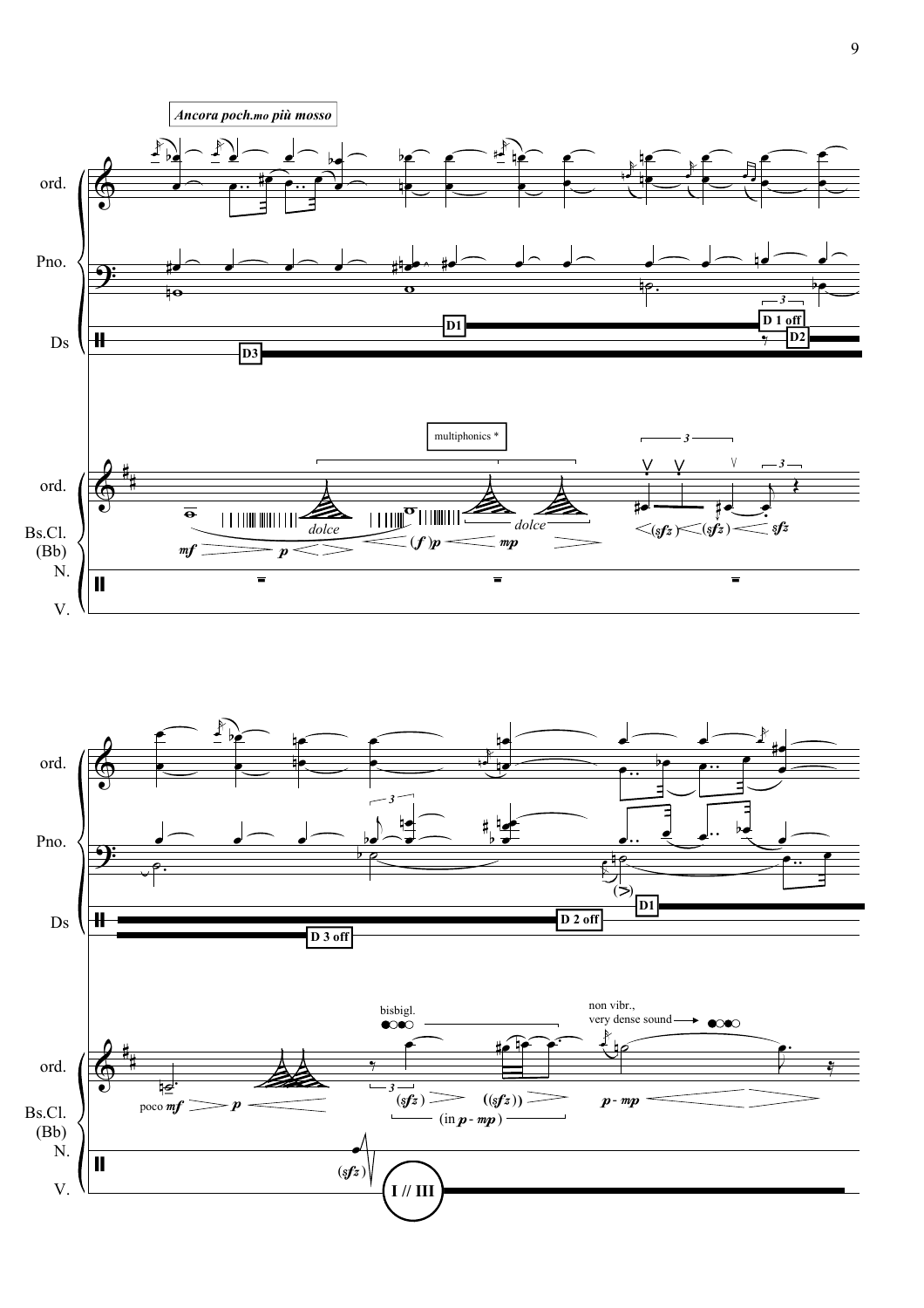